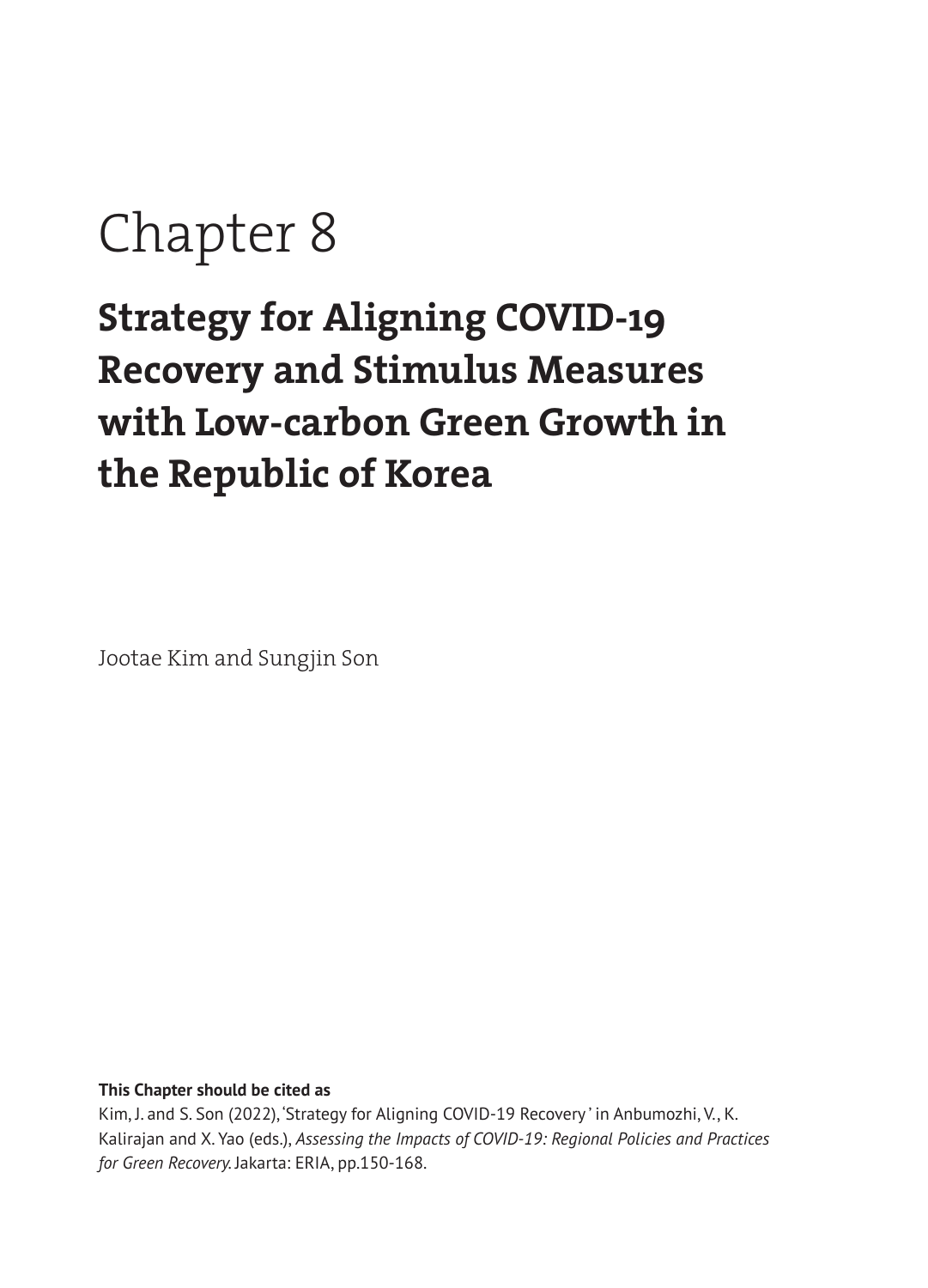# Chapter 8

**Strategy for Aligning COVID-19 Recovery and Stimulus Measures with Low-carbon Green Growth in the Republic of Korea**

Jootae Kim and Sungjin Son

Dankook University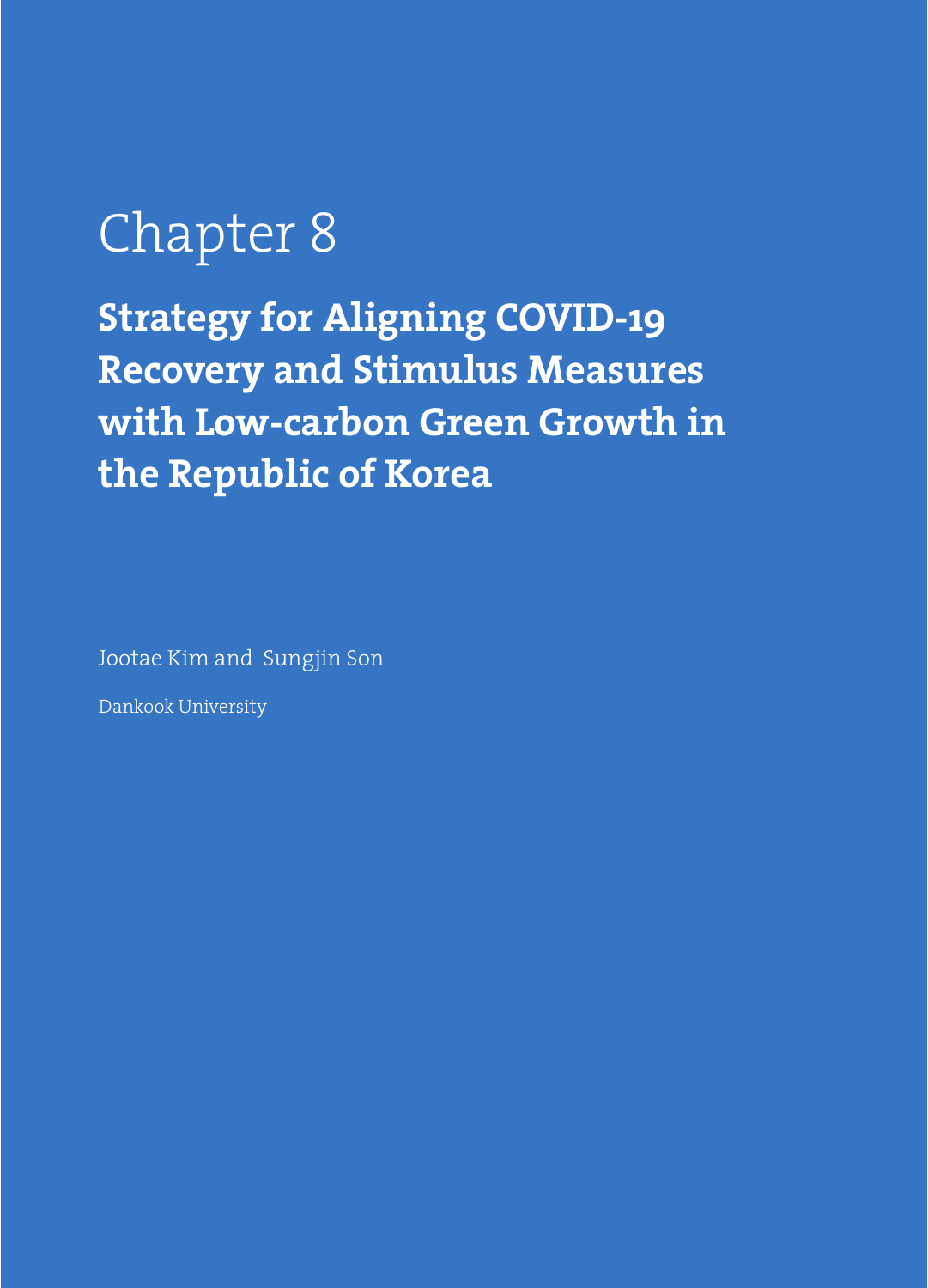# **Chapter 8: Strategy for Aligning COVID-19 Recovery and Stimulus Measures with Low-carbon Green Growth in the Republic of Korea**

| 1. Introduction                                 | 152 |
|-------------------------------------------------|-----|
| 2. The COVID-19 Crisis in the Republic of Korea | 152 |
| 3. Economic Impact of COVID-19                  | 155 |
| 4. Economic Recession and Stimulus Packages     | 157 |
| 5. Green New Deal Initiative                    | 160 |
| 6. Policy Recommendations                       | 166 |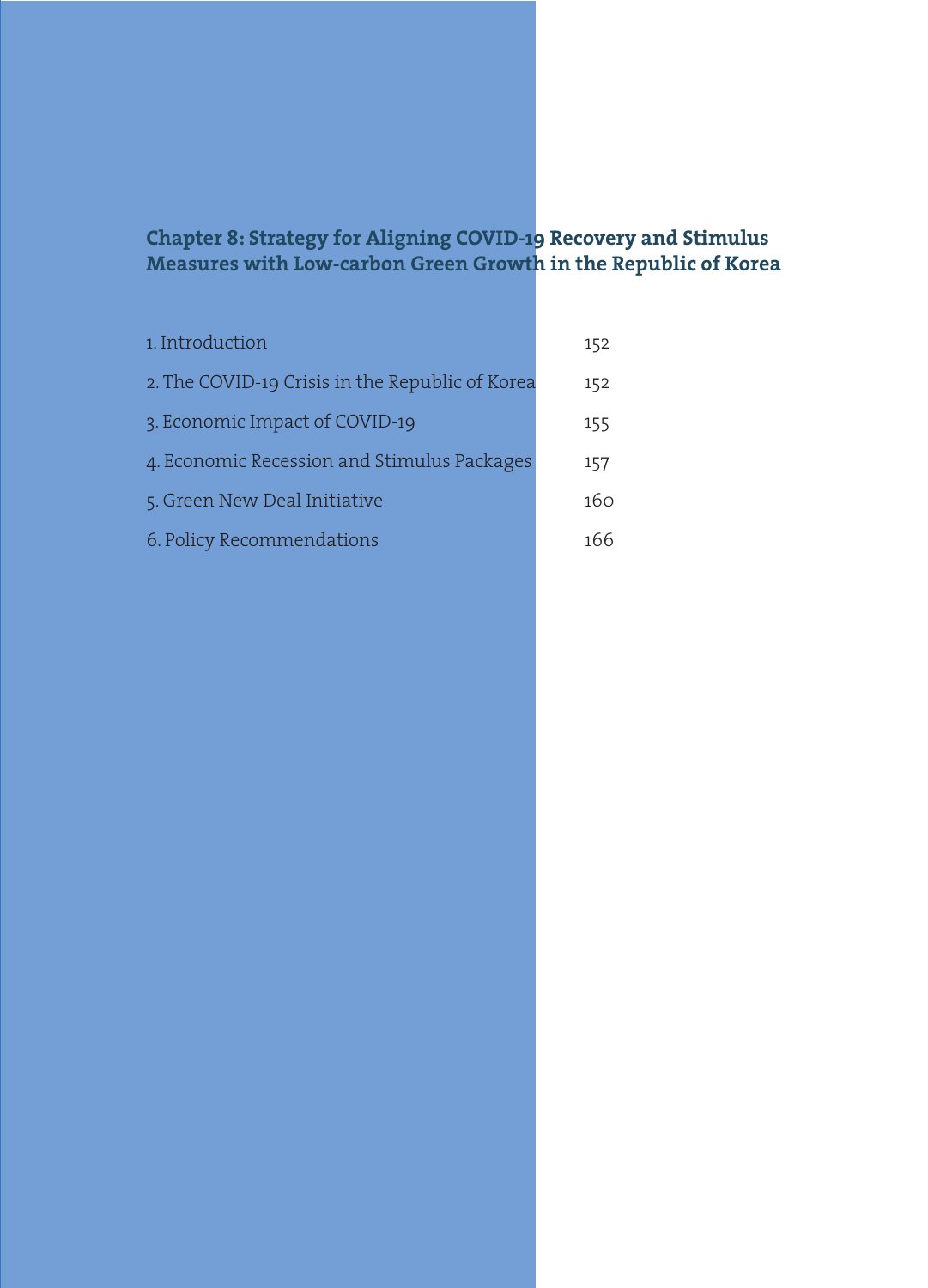### **1. Introduction**

The COVID-19 pandemic has been having an enormous impact on human life around the world. This paper focuses on the impact of the COVID-19 pandemic on the economic environment of the Republic of Korea (henceforth, Korea). Although the COVID-19 crisis is basically a health issue, it has brought limitations on transportation and industry output and these have caused an economic downturn. Governments have been trying various policies to prevent the negative impacts of the COVID-19 pandemic on national economies. We summarise how serious the spread of COVID-19 and the economic downturn have been in Korea and how the Korean government and Korean people are trying to minimise disastrous outcomes from the pandemic. The responses by the Korean government to the COVID-19 crisis consists of two steps, that is, a stimulus package in the short term and a green new deal in long term.

#### **2. The COVID-19 Crisis in the Republic of Korea**

In the first two months of the COVID-19 pandemic, Korea had the second-highest number of cases of any country, behind only China. Despite this initially high burden from the disease, Korea was able to dramatically lower the incidence of new cases and sustain a low mortality rate, making it a promising example of a strong national response. Importantly, Korea achieved this control and mortality rate with a relatively blunted economic impact given the extent of the outbreak when compared with other Asia-Pacific

countries with a lower early COVID-19 burden.

We aim to describe the key elements of Korea's national response, focusing on measures that may have contributed to reducing the surge in incidence ('flattening the curve') and minimising economic collapse. The key features of the response to date have included specific strategies and strong national leadership and work to ensure an effective, coordinated and intersectoral response. The strategies have included the following (Oh et al., 2020):

- Early recognition of the threat and rapid activation of national response protocols led by national leadership;
- Rapid establishment of widespread diagnostic capacity;
- Scaling-up of measures for preventing community transmission, including contact tracing, quarantine, and isolation; and
- Redesigning the triage and treatment systems and mobilising the necessary resources for case management.

The successful response of Korea in early 2020 was characterised by the rapid implementation of widespread diagnostic tests for COVID-19. After the significant increase in confirmed cases in February was stabilised, the number of confirmed cases has been controlled successfully. Figure 8.1 shows the stabilised situation of the COVID-19 pandemic in the first half of 2020 in Korea. This success during the beginning stage of the pandemic made the test tools produced in Korea popular worldwide, and the tools were exported to many countries. Table 8.1 and Table 8.2 show that the confirmed cases in Korea have been relatively small compared with other major countries, even in 2021.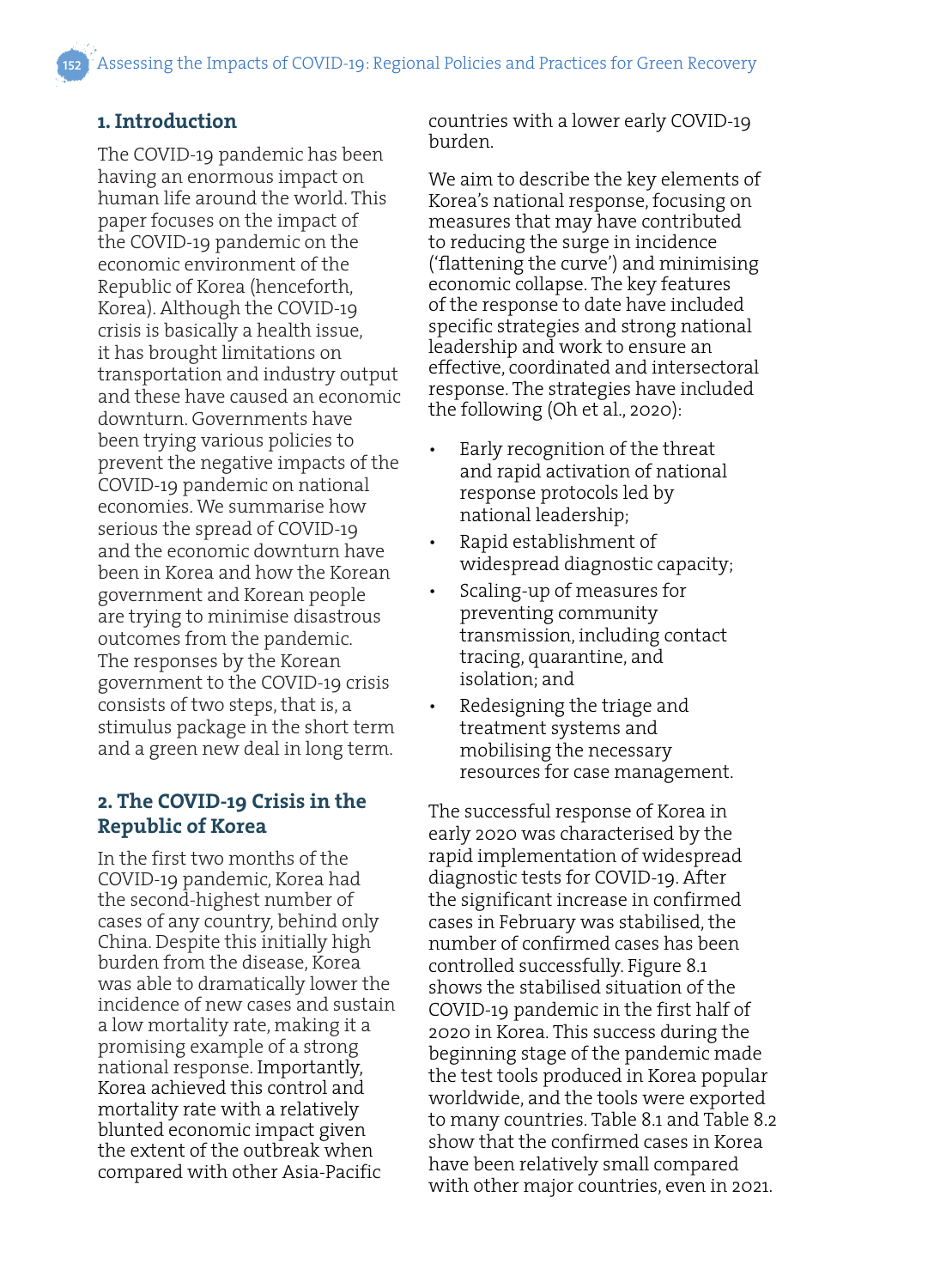

**Figure 8.1 Cumulative Number of Deaths and Confirmed Cases in China, the Republic of Korea, Italy, Spain, and the United States**

Source: Daily Reports. https://github.com/CSSEGISandData/COVID-19/tree/master/csse\_covid\_19\_data (accessed 6 April 2020).

# **Table 8.1 Comparison of Cumulative Cases Amongst Countries (as of 10 January 2021)**

| <b>Country</b>       | <b>Cumulative cases</b> |
|----------------------|-------------------------|
| <b>United States</b> | 22,137,931              |
| India                | 10,450, 284             |
| Brazil               | 8,075,998               |
| Russia               | 3,344,175               |
| United Kingdom       | 3,026,342               |
| France               | 2,824,920               |
| Turkey               | 2,317,118               |
| Italy                | 2,257,866               |
| Spain                | 2,050,360               |
| Germany              | 1,928,462               |
| Republic of Korea    | 68,864                  |

Source: Johns Hopkins Covid-19 Resource Center (https://coronavirus.jhu.edu/).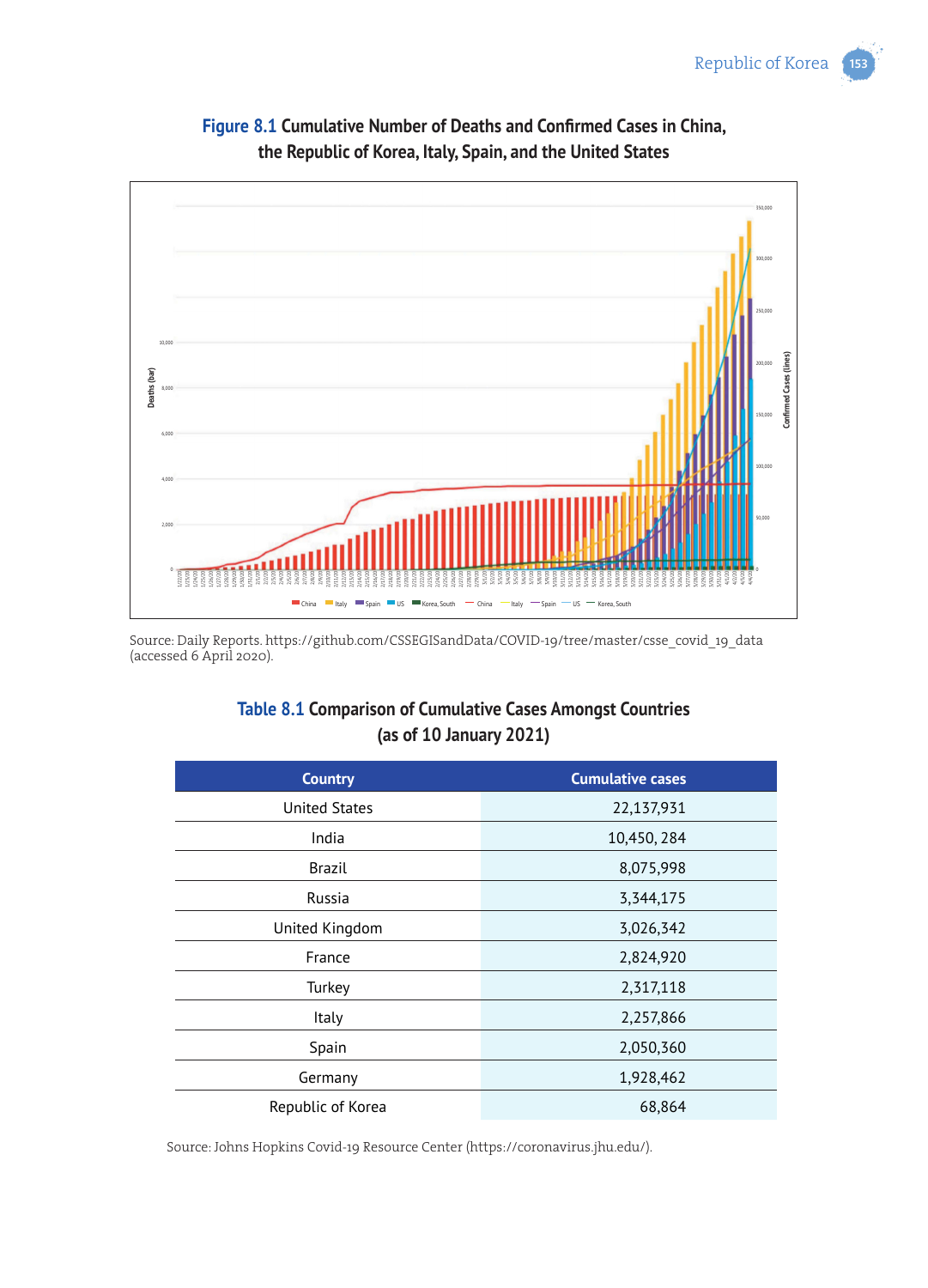|                                  | Number of cases | %    |
|----------------------------------|-----------------|------|
| Number of cumulative tests       | 4,504,866       | 100  |
| Cumulative negative test results | 4,246,968       | 94.3 |
| Testing in progress              | 192,082         | 4.3  |
| Cumulative confirmed cases       | 65,816          | 1.9  |
| Under isolation                  | 17,794          |      |
| Deceased                         | 1,027           |      |
| Imported cases                   | 5,606           | 8.5  |

# **Table 8.2 Confirmed COVID-19 Case Distribution in the Republic of Korea (as of 6 January 2021)**

Source: Constructed using data from the Korea Control & Prevention Agency (kdca.go.kr/index.es?sid=a3).

As already explained, early diagnosis tests and effective social distancing have allowed the Korean government to take pride in its successful response to the COVID-19 pandemic. However, since December 2020, the dramatic increase in infection numbers and concerns about late vaccine supplies have caused many Korean

people to criticise the government. Social distancing was tightened, and the government is trying to supply the vaccine as early as possible. The vaccine injections started in February 2021, and the medicines for COVID-19 developed in Korea are reported to be supplied in 2022, too. Figure 8.2 shows that the infection numbers in Korea increased greatly in December 2020.

#### **Figure 8.2 Total Confirmed Cases of COVID-19 in the Republic of Korea**



Source: Korea Disease Control and Prevention Agency (2021).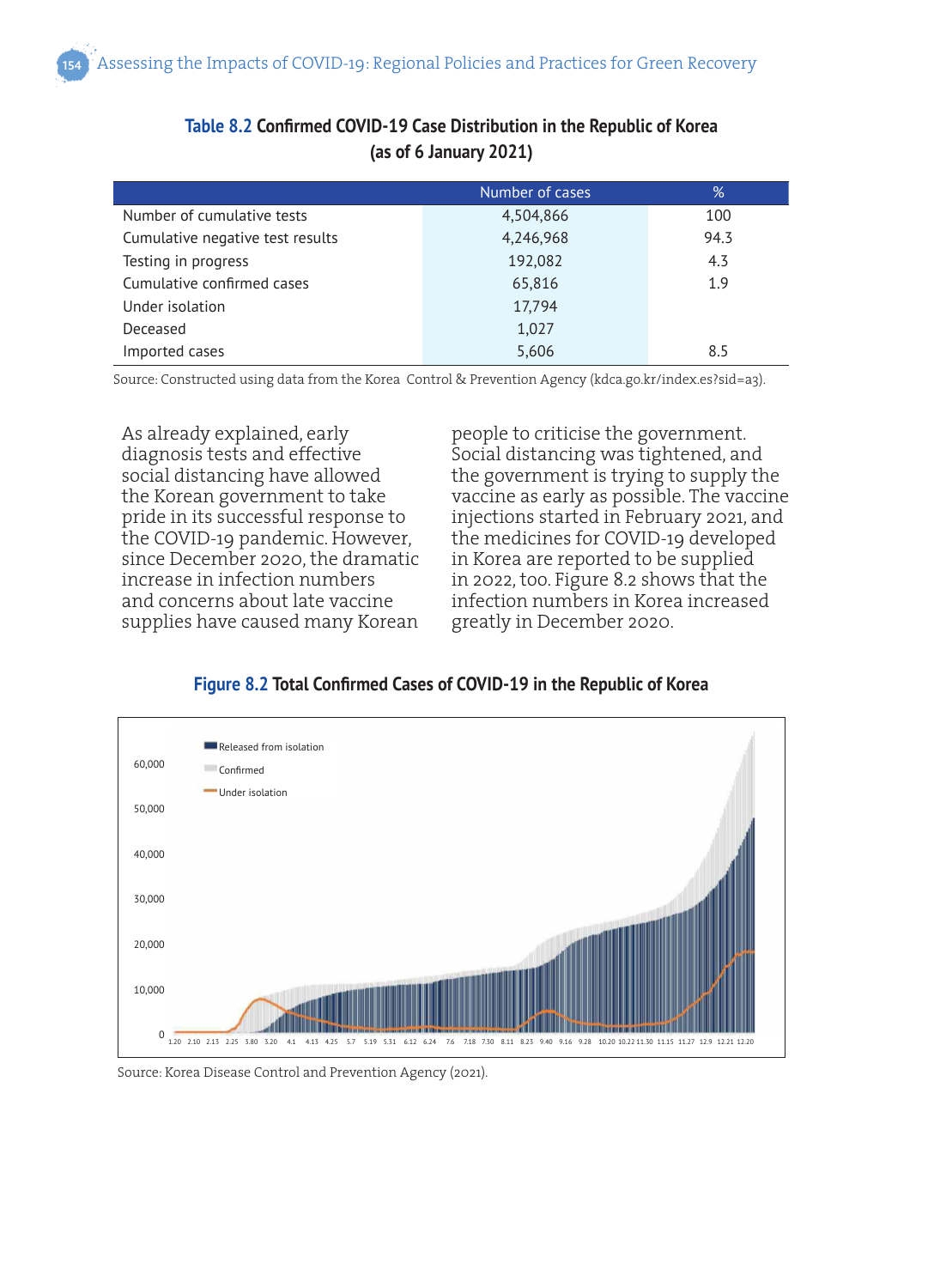#### **3. Economic Impact of COVID-19**

The COVID-19 pandemic has had serious impacts on the economies of most countries. Many factories have been closed and the production output from factories has dropped. The decrease in production output has influenced the global production system. For example, in the early stage of the COVID-19 pandemic, the shutdown of manufacturing plants in China had serious impacts on the global value chains for most multinational companies. The most serious impact can be found in industries related to international travel. Many tourism agencies went bankrupt, and most international travel by aeroplane was banned. In Korea, two airline companies, Korean Air and Asiana Air, have faced significant drops in their sales and profits.The economic crisis As already explained, early diagnosis tests and effective social distancing have allowed the Korean government to take pride in its successful response to the COVID-19 pandemic. However, since December 2020, the dramatic increase in infection numbers and concerns about late vaccine supplies have caused many Korean people to criticise the government. Social distancing was tightened, and the government is trying to supply the vaccine as early as possible. The vaccine injections started in February 2021, and the medicines for COVID-19 developed in Korea are reported to be supplied in 2022, too. Figure 8.2 shows that the infection numbers in Korea increased greatly in December 2020. sides. Many industrial bases were shut down, so the production of many products fell. At the same time, the significant decrease in demand in several industries became a serious threat. The sharp drop in demand for airlines and foreign tours are typical examples. Third, less-competitive firms, especially small and medium-sized

enterprises, have not had the capacity to survive this crisis. Sales decreases in these firms have caused cash shortages in their management, and this may lead to bankruptcy or bailouts from the government. In addition, the bad performance and increased debt for manufacturing companies can spread to the credit risk in financial institutions.

As result, the COVID-19 pandemic will decrease gross domestic product (GDP) and trade volumes in most countries. Tables 8.3 and 8.4 show the forecasts for GDP and trade volumes for major countries in 2020 and 2021. The international trade volume is predicted to drop more than 10%. From a conservative viewpoint, the forecasted drop in 2020 is about 30%. The figures around 2021 are quite positive. However, the report that made these forecasts was published in July 2020. From news reported on 28 September 2020 by Naver,1 the largest internet portal in Korea, Bill Gates predicted that the vaccine would be supplied in summer 2021, and the pandemic would be over in early 2022. In this scenario, the economic downturn would continue even into 2021.

 The economic growth rate of Korea in 2019 was about 2%, and the estimate for 2020 made in 2019 was also around 2%. After the outbreak of the COVID-19 pandemic, the growth estimate for 2020 was decreased to about -1%. This estimate was made in April 2020, and the estimate reported in September 2020 was also between -1.0 and -1.5%. Compared with Western countries, such as the United States and countries in the European Union, this figure is small. In these Western countries, the economic growth rates in 2020 are forecast to be larger than -5%. In preventing both the spread of COVID-19 and economic recession, Korea seems to be more successful than major Western countries.

<sup>1</sup> https://www.ilyosisa.co.kr/news/article.html?no=222012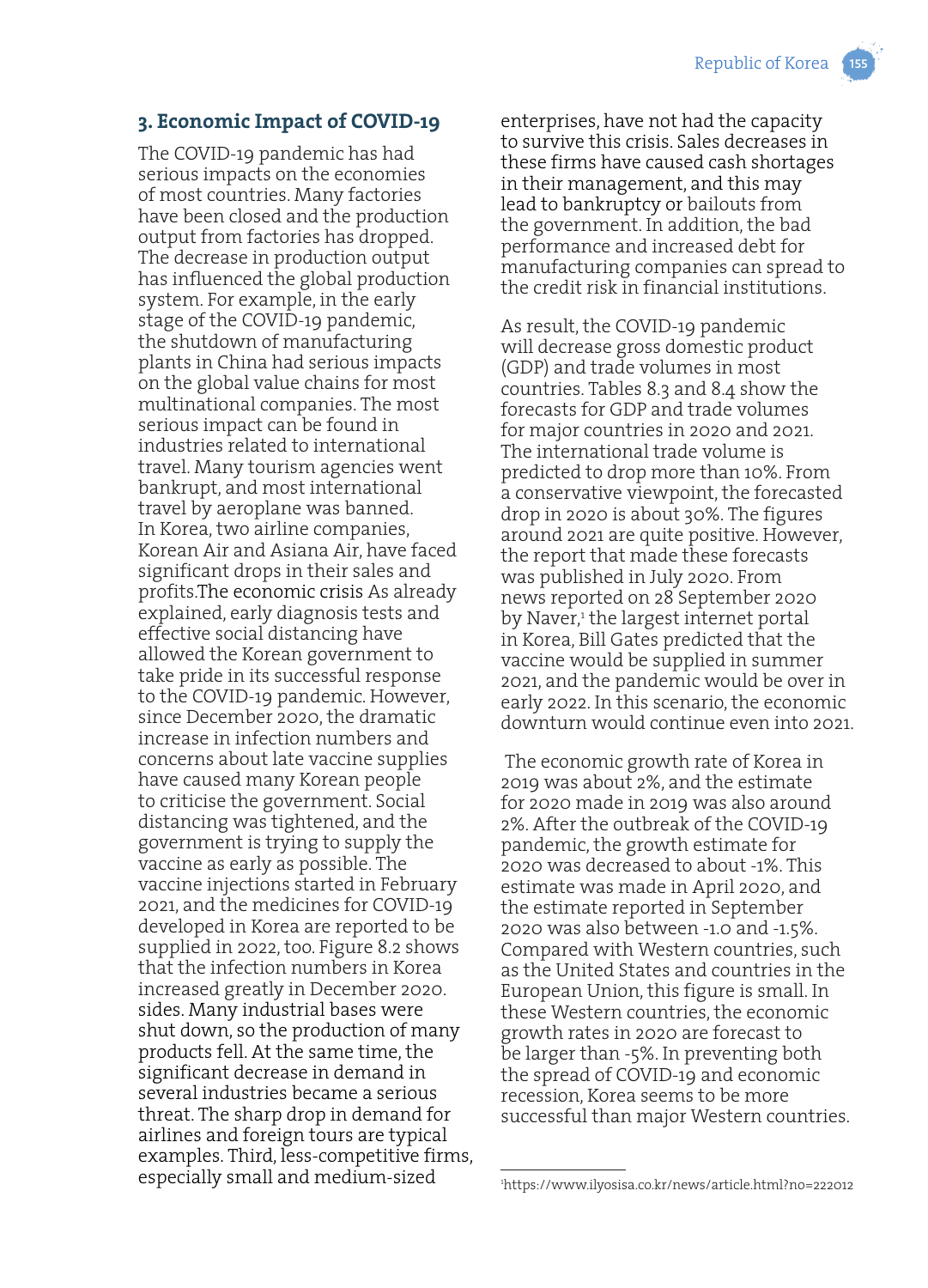|                | <b>Past</b>  | <b>Positive view</b> |       | <b>Conservative view</b> |       |
|----------------|--------------|----------------------|-------|--------------------------|-------|
|                | 2019         | 2020                 | 2021  | 2020                     | 2021  |
| Trade volume   | $-0.1%$      | $-12.9%$             | 21.3% | $-31.9%$                 | 24.0% |
| <b>Exports</b> |              |                      |       |                          |       |
| North America  | $\mathbf{1}$ | $-17.1$              | 23.7  | $-40.9$                  | 19.3  |
| South America  | $-2.2$       | $-12.9$              | 18.6  | $-31.3$                  | 14.3  |
| Europe         | 0.1          | $-12.2$              | 20.5  | $-32.8$                  | 22.7  |
| Asia           | 0.9          | $-13.5$              | 24.9  | $-36.2$                  | 36.1  |
| <b>Imports</b> |              |                      |       |                          |       |
| North America  | $-0.4$       | $-14.5$              | 27.3  | $-33.8$                  | 29.5  |
| South America  | $-2.1$       | $-22.2$              | 23.2  | $-43.8$                  | 19.5  |
| Europe         | 0.5          | $-10.3$              | 19.5  | $-28.9$                  | 24.5  |
| Asia           | $-0.6$       | $-11.8$              | 23.1  | $-31.5$                  | 25.1  |

#### **Table 8.3 Expected Change in Trade Volume**

Source: Samjung KPMG Economic Research Institute (https://home.kpmg/kr/ko/home/services/eri.html).

| <b>Table 8.4 GDP Forecast for Major Countries</b> |  |
|---------------------------------------------------|--|
| (%)                                               |  |

| $\mathbf{v}$         |                    |         |                                    |                              |      |
|----------------------|--------------------|---------|------------------------------------|------------------------------|------|
|                      | <b>Growth rate</b> |         | <b>Revised forecast (Dec 2020)</b> | Original forecast (Jan 2020) |      |
|                      | 2019               | 2020    | 2021                               | 2020                         | 2021 |
| Rep. of Korea        | 2.0                | $-1.1$  | 2.8                                | 2.2                          | N/A  |
| <b>United States</b> | 2.3                | $-3.7$  | 3.2                                | 2.0                          | 1.7  |
| China                | 6.1                | 1.8     | 8.1                                | 6.0                          | 5.8  |
| Japan                | 0.7                | $-5.3$  | 2.3                                | 0.7                          | 0.5  |
| Germany              | 0.6                | $-5.5$  | 2.8                                | 1.1                          | 1.4  |
| France               | 1.3                | $-9.1$  | 6.0                                | 1.3                          | 1.3  |
| United<br>Kingdom    | 1.4                | $-11.2$ | 4.2                                | 1.4                          | 1.5  |
| Italy                | 0.3                | $-9.1$  | 4.3                                | 0.5                          | 0.7  |
| Spain                | 2.0                | $-11.6$ | 5.0                                | 1.6                          | 1.6  |
| India                | 4.2                | $-9.9$  | 7.9                                | 5.8                          | 6.5  |

Source: Samjung KPMG Economic Research Institute (https://home.kpmg/kr/ko/home/services/ eri.html); OECD data (https://www.oecd.org/coronavirus/en).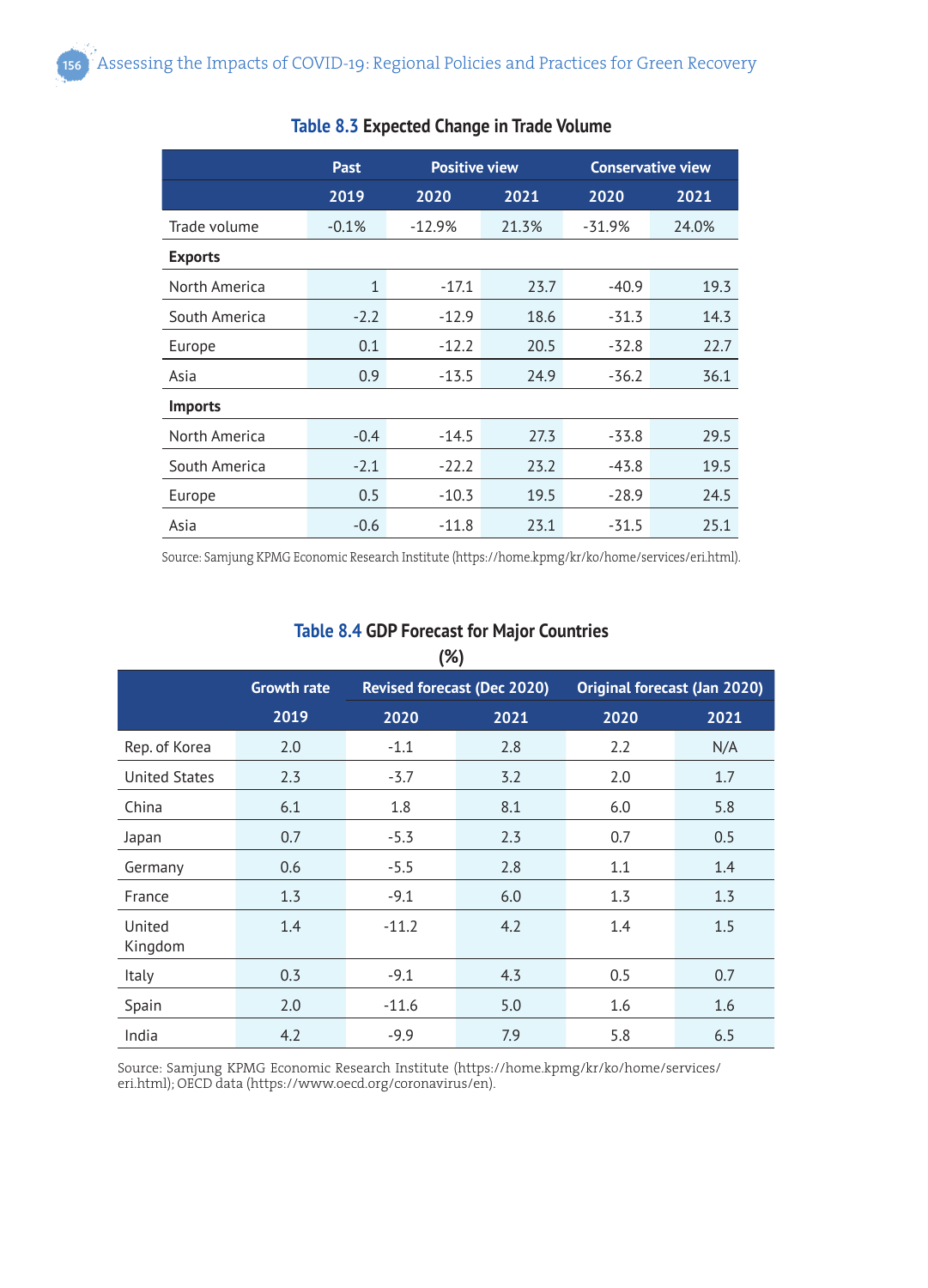# **4. Economic Recession and Stimulus Packages**

The International Monetary Fund (IMF) predicted in June, 2020 that the world economic growth rate would be -4.9% in 2020. This figure was lower than the IMF's forecast in April 2020 of -3.0%. The Organisation for Economic Co-operation and Development (OECD) also reported in June,2020 that the growth rate of 2020 would be -6.0%. The world economic crisis coming from COVID-19 can be found in many areas (Health Focus News, 2020).

- The rapid decrease in consumption originates from closed borders and airports, limited mobility, closed schools, and reduced social credit.
- Consumption decreases and increased market uncertainty have made companies drop their investments.
- In many companies in which sales amount and profit levels have dropped, large layoffs have been

made. Unemployment levels have become higher and governments have had to pay unemployment compensation.

- The size of trade in the world has dropped significantly, and exporting companies have faced challenging business environments.

The negative impact on the economy has been huge, as is the same in most countries. Interestingly, the impact of COVID-19 is different across industries. Some industries were severely threatened, and significant layoffs or no-payment breaks occurred in many corporations. In contrast, in some industries, sales increased significantly, and firms obtained remarkable performance. From a report by Hana Economic Research Institute (2020) in Korea, industries can be divided into four categories based on the impact from COVID-19.

| Impact                | <b>Industries</b>                                                                                                                             |
|-----------------------|-----------------------------------------------------------------------------------------------------------------------------------------------|
| Large negative impact | Theatres, theme parks, duty-free stores, airlines, tour agen-<br>cies, hotels                                                                 |
| Small negative impact | Fitness centres, public saunas, karaoke, bars, department<br>stores, large discount stores, wedding services, express buses,<br>rail services |
| Small positive impact | Cosmetics, electric vehicle charge stations, furniture, interior,<br>liquor stores, supermarkets (vegetables, meat, fish), bicycles           |
| Large positive impact | Cable TV, online shopping and delivery services                                                                                               |

#### **Table 8.5 Impact of COVID-19 on Various Industries in the Republic of Korea**

Source: Hana Economic Research Institute (2020).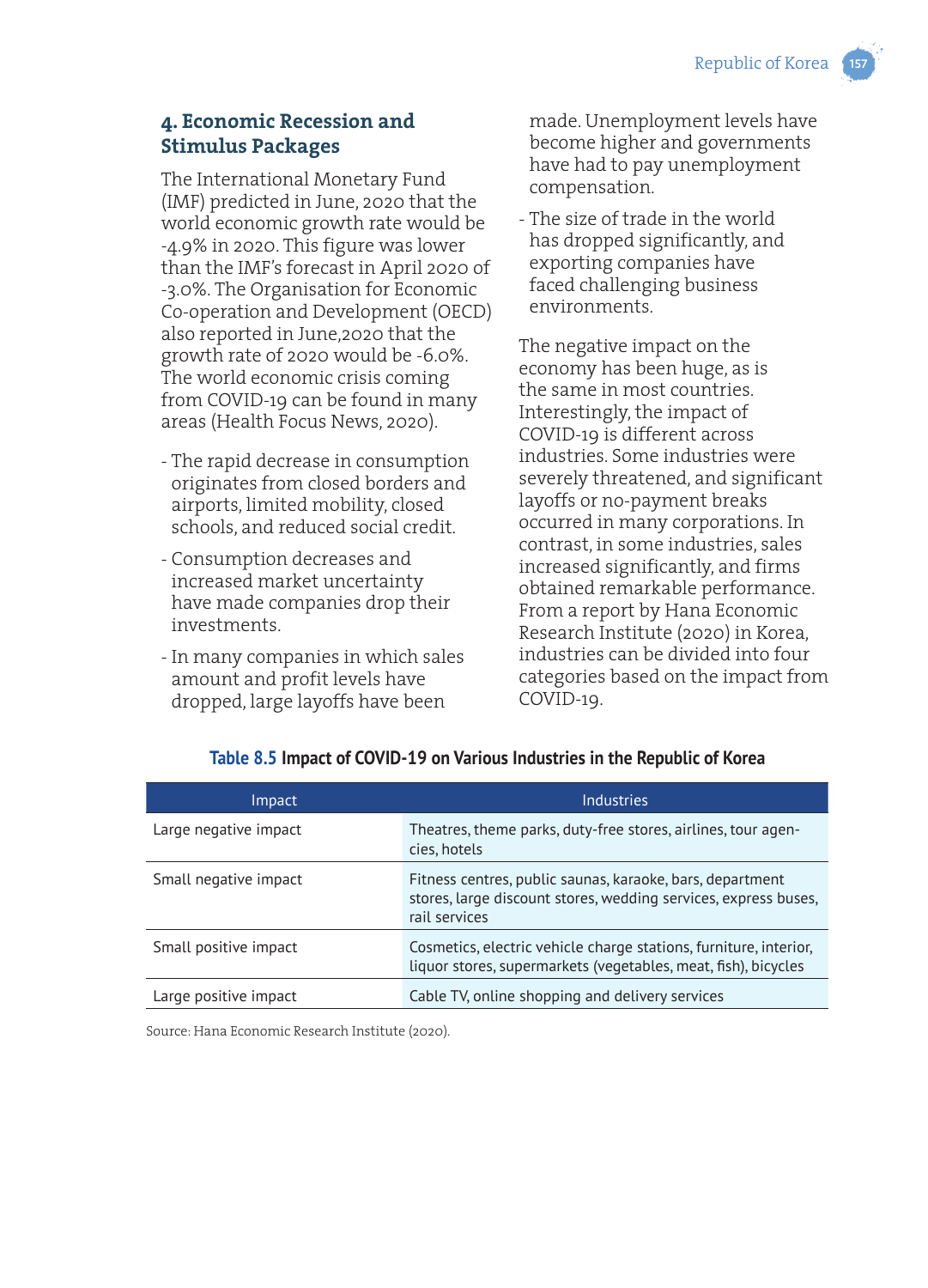To respond to the world economic crisis, most countries supplied stimulus packages to support their firms, workers, and consumers facing financial difficulties. The stimulus packages comprise fiscal

subsidies or liquidity support, such as tax reductions, loans from public banks, and credit guarantees. Table 8.6 shows how much major countries' carried out such financial support.

# **Table 8.6 Size of Stimulus Packages in Major Countries (support amount as a share of GDP)**

|                      | <b>Fiscal subsidy</b> | <b>Liquidity support</b> |
|----------------------|-----------------------|--------------------------|
| <b>United States</b> | 12.3%                 | 2.6%                     |
| Japan                | 11.3%                 | 24.05                    |
| Germany              | 9.4%                  | 31.5%                    |
| Rep. of Korea        | 3.1%                  | 9.7%                     |

Source: Health Focus News (2020).

The average stimulus package ratios in G20 countries are 5.8% for fiscal subsidies and 6.4% for liquidity support.

Korea launched economic temporary stimulus packages to boost the domestic market and export industries amid the fallout of COVID-19. There were nine temporary stimulus packages as of 30 April 2020 (see Table 8.7). This package was the first attempt by the Korean government, and the second emergency relief grant was offered in early October. Whilst the first grant was made to all Korean

people, the second grant was made only to vulnerable people. The third grant was offered in January 2021 and this grant was made to micro businesses that were seriously damaged by COVID-19. The fourth relief grant was paid in April 2021. Most of the government's plans were focused on injecting liquidity to stalled areas. Specifically, as for the domestic market, the government came up with extensive plans, such as temporary stimulus payments, temporary paid leave and family medical leave, temporary emergency welfare support, and temporary employment assistance funds, etc. to boost prepayments to help the people.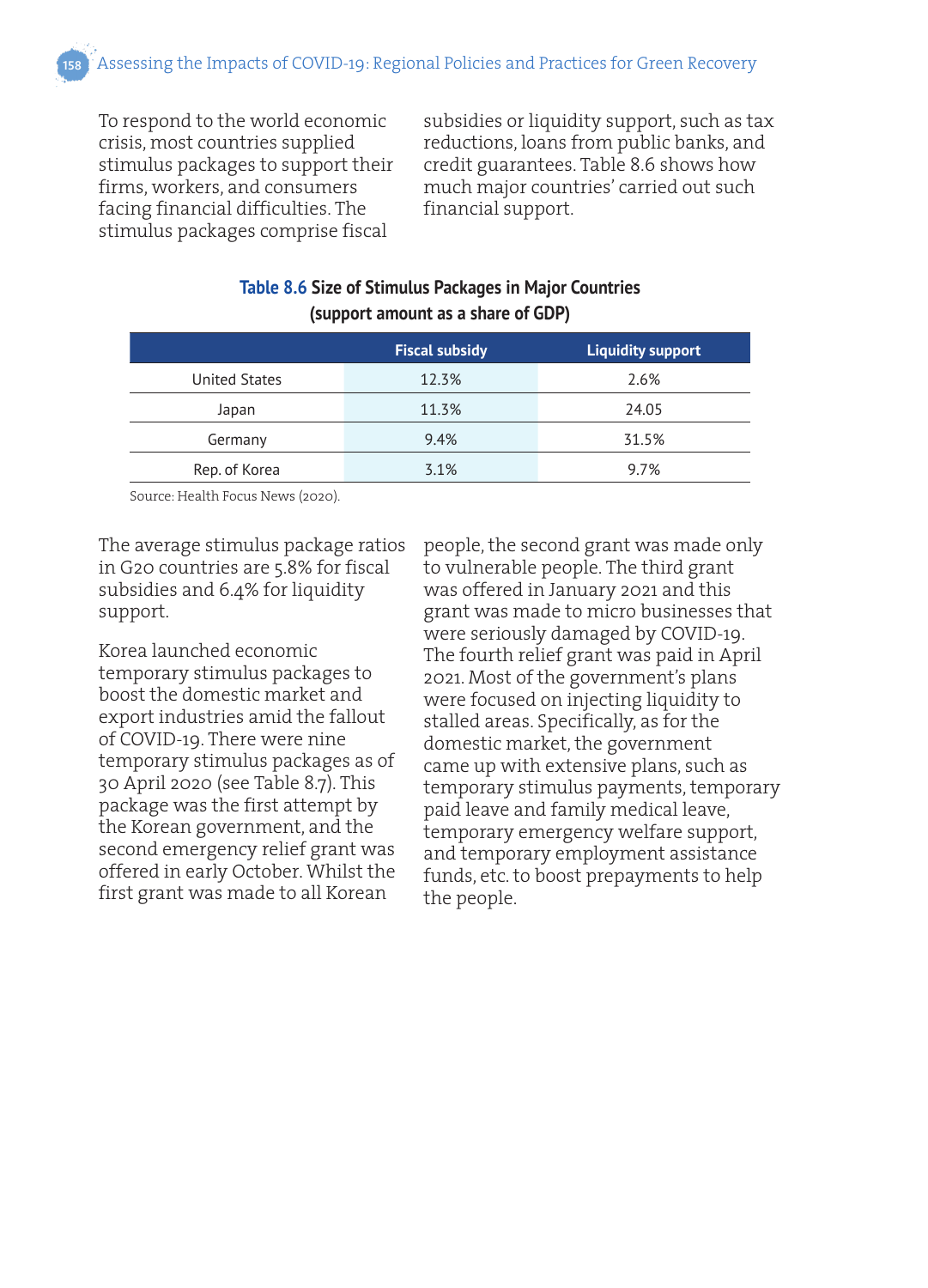| <b>Strategy</b>                                                | <b>Content</b>                                                                                                                                                                        |
|----------------------------------------------------------------|---------------------------------------------------------------------------------------------------------------------------------------------------------------------------------------|
| Emergency                                                      | Plan to provide stimulus payment (cheque, cash,<br>cash deposit to credit card) to all Korean people.                                                                                 |
| Stimulus cheque for small businesses with<br>decreased sales   | Plan to provide stimulus cheque to small business<br>owners who had to reluctantly shut down due to<br>the incidence of a confirmed COVID-19 case.                                    |
| Paid leave and family medical leave subsidy                    | Plan to provide paid leave and family medical<br>leave to workers who have family members<br>infected by COVID-19.                                                                    |
| Emergency welfare subsidy                                      | Plan to provide emergency welfare support<br>to households experiencing difficulty due to<br>$COVID-19.$                                                                              |
| Unemployment assistance fund                                   | Plan to provide unemployment assistance fund<br>for workers who, to maintain employment, reduce<br>more than 20% of their total working hours or<br>leave work for more than 1 month. |
| Paid leave and family medical leave for<br>business owners     | Plan to provide subsidy to business owners who<br>provided paid leave and family medical leave to<br>employees who have to care for their families due<br>to COVID-19.                |
| Living expenses subsidy for isolated patients                  | Plan to provide living expenses subsidy to<br>confirmed quarantine patients not taking paid<br>leave.                                                                                 |
| Subsidy for freelance workers                                  | Plan to provide subsidy to freelance workers who<br>lost their jobs due to COVID-19.                                                                                                  |
| Living expenses subsidy for workers who are<br>on unpaid leave | Plan to provide temporary living expenses subsidy<br>to workers who are on unpaid leave due to<br>$COVID-19.$                                                                         |

#### **Table 8.7 Emergency Relief Grants in the Republic of Korea (as of July 2020)**

Source: Central Disaster Management Center, Republic of Korea (http://ncov.mohw.go.kr/en/).

One interesting question is how much the stimulus efforts in a country are related to green policy. From Vivid Economics (2020), Figure 8.3 shows how much stimulus programmes contributed to the

greening of the economy. In this figure, the green bars represent positive contributions, and the red bars mean negative contributions. The green performance of stimulus programmes in Korea is relatively good.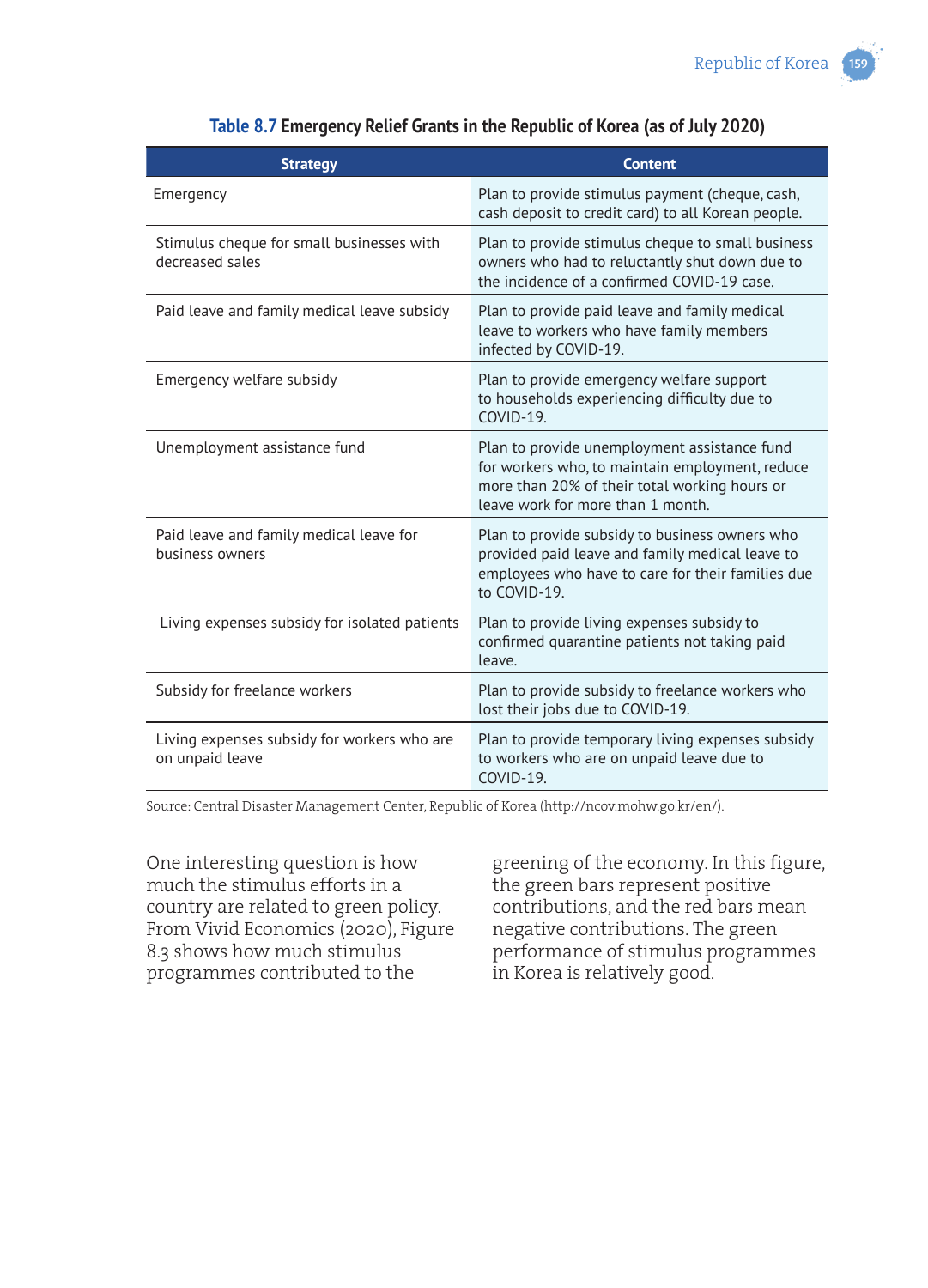

**Figure 8.3 Greenness of Stimulus Index**

Source: Vivid Economics (2020).

# **5. Green New Deal Initiative**

Korea achieved high economic growth since it began its economic development in the 1960s. The country experienced a national crisis and economic downturn caused by the IMF financial crisis in 1997. The Korean economy entered the maturity stage after overcoming the IMF financial crisis through restructuring of the economy and the business system. After entering the maturity stage of the economy, the high growth rate trend stopped, and the social polarisation emerging from income inequality, realestate fluctuations, and economic displacements started to become worse. Recently, Korea has been facing an economic downturn and employment instability due to the

process of strict economic lockdown during the COVID-19 pandemic.

The pandemic has brought about changes in the overall economic and social structure, and the transition to online business models, digital transformation, and the green economy is being accelerated. It is generally agreed that the recovery programmes and economic reform plans adopted by the government will determine the status of the economy after the pandemic. As a plan to build the green economy, President Moon announced the Korean-style Green New Deal Initiative in July 2020. According to the announcement, the framework for the Korean Green New Deal can be illustrated as shown in Figure 8.4.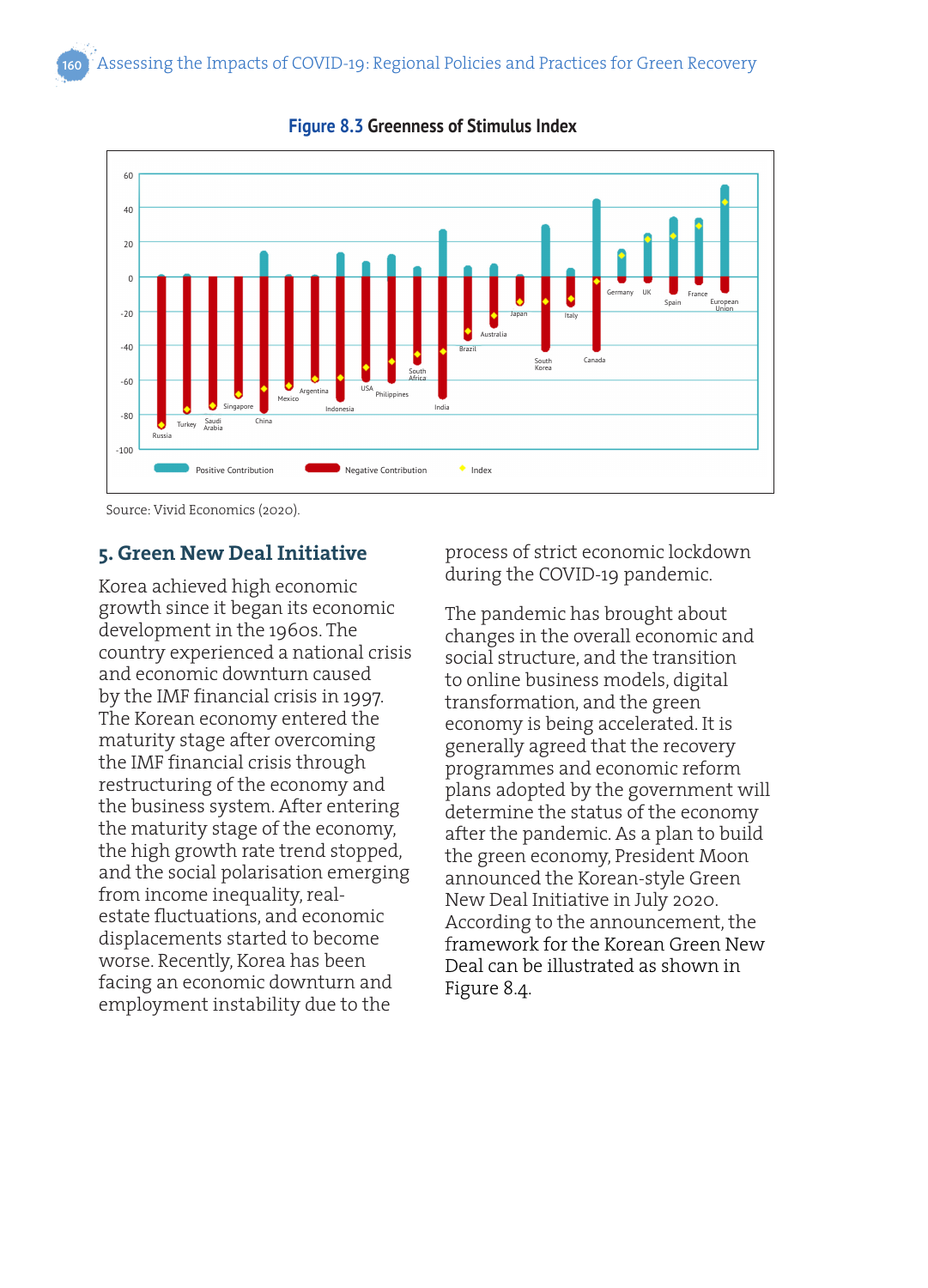

**Figure 8.4 Framework for the Green New Deal in the Republic of Korea**

Source: Ministry of Economy and Finance, Republic of Korea (2020).

The goal of the Korean-style New Deal is to transform the economy from a fast follower to a leader and from a carbon-dependent economy to a green economy, with a more inclusive society. The Korean New Deal includes '2+1 policies', and '10 major projects' out of a total of 28. The Government of Korea is actively going to implement 2+1 policies towards a digital and green economy (2), as well as strengthened social safety networks (1).

# **1) Major projects**

The major projects are the three types of policy: Digital New Deal, Green New Deal, and stronger safety nets.

#### **a. Digital New Deal**

The Digital New Deal is about preparing for surging demand for remote services and paving the way to a digital economy, through which the economy will increase its dynamism. The Digital New Deal has six strategies as shown in Table 8.8.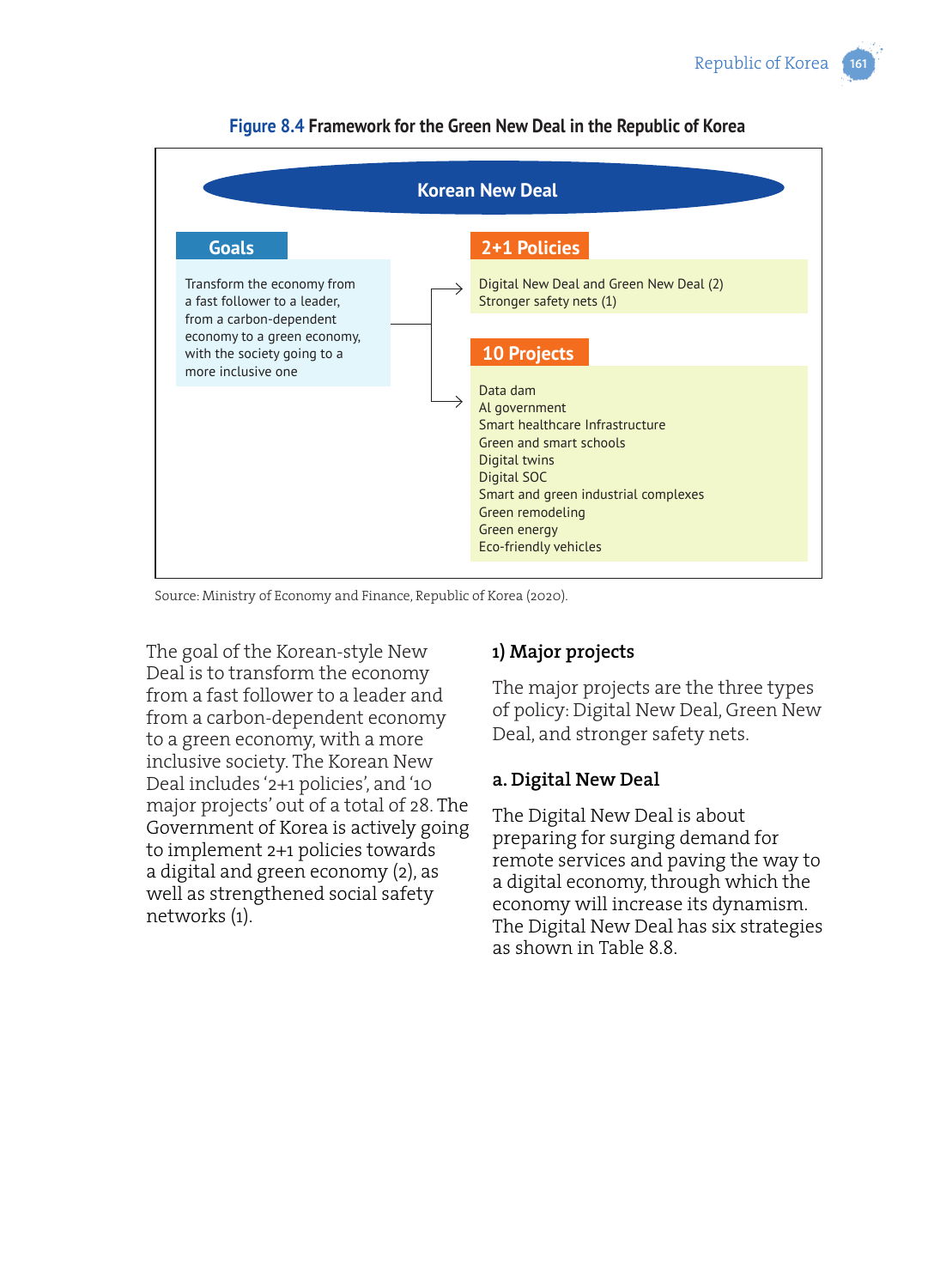| <b>Strategy</b>                                                                                              | <b>Content</b>                                                                                                                                                                                                                                                                         |
|--------------------------------------------------------------------------------------------------------------|----------------------------------------------------------------------------------------------------------------------------------------------------------------------------------------------------------------------------------------------------------------------------------------|
| Create industrial convergence<br>with data, networks, and artificial<br>intelligence (AI) across the economy | Make data open to the public and build big data platforms,<br>promote 5G-AI industrial convergence, launch a smart<br>government based on 5G and Al.                                                                                                                                   |
| Make education infrastructure<br>digital                                                                     | Build digital learning infrastructure in primary and<br>secondary schools, promote online classes for college<br>education and job training.                                                                                                                                           |
| Promote 'non-contact' industries                                                                             | Build 18 smart hospitals to provide remote healthcare<br>services, provide digital caring services for seniors and<br>other vulnerable groups in terms of health, help SMEs<br>jointly set up virtual conference rooms, and provide small<br>businesses with support for online sales. |
| Make social infrastructure digital                                                                           | Introduce digital management systems to the four major<br>SOC areas of transportation, underground structures<br>(digital twins), water management, and disaster response.                                                                                                             |
| Make cities and industrial complexes<br>digital                                                              | Build smart cities and smart industrial complexes.                                                                                                                                                                                                                                     |
| Make logistics digital                                                                                       | Build smart logistics centres, including those near ports,<br>and build online platforms for farm product transactions.                                                                                                                                                                |

#### **Table 8.8 Implementing Strategies and Content for the Digital New Deal**

Source: Ministry of Economy and Finance, Republic of Korea (2020).

# **b. Green New Deal**

The Green New Deal is about pursuing a low-carbon and ecofriendly economy, such as by building eco-friendly energy infrastructure, including a 'green energy dam', and working to make the country's

eco-friendly industries the most competitive in the world market, such as eco-friendly vehicles, renewable energy generation, and other technologies. The Green New Deal has four strategies as shown in Table 8.9.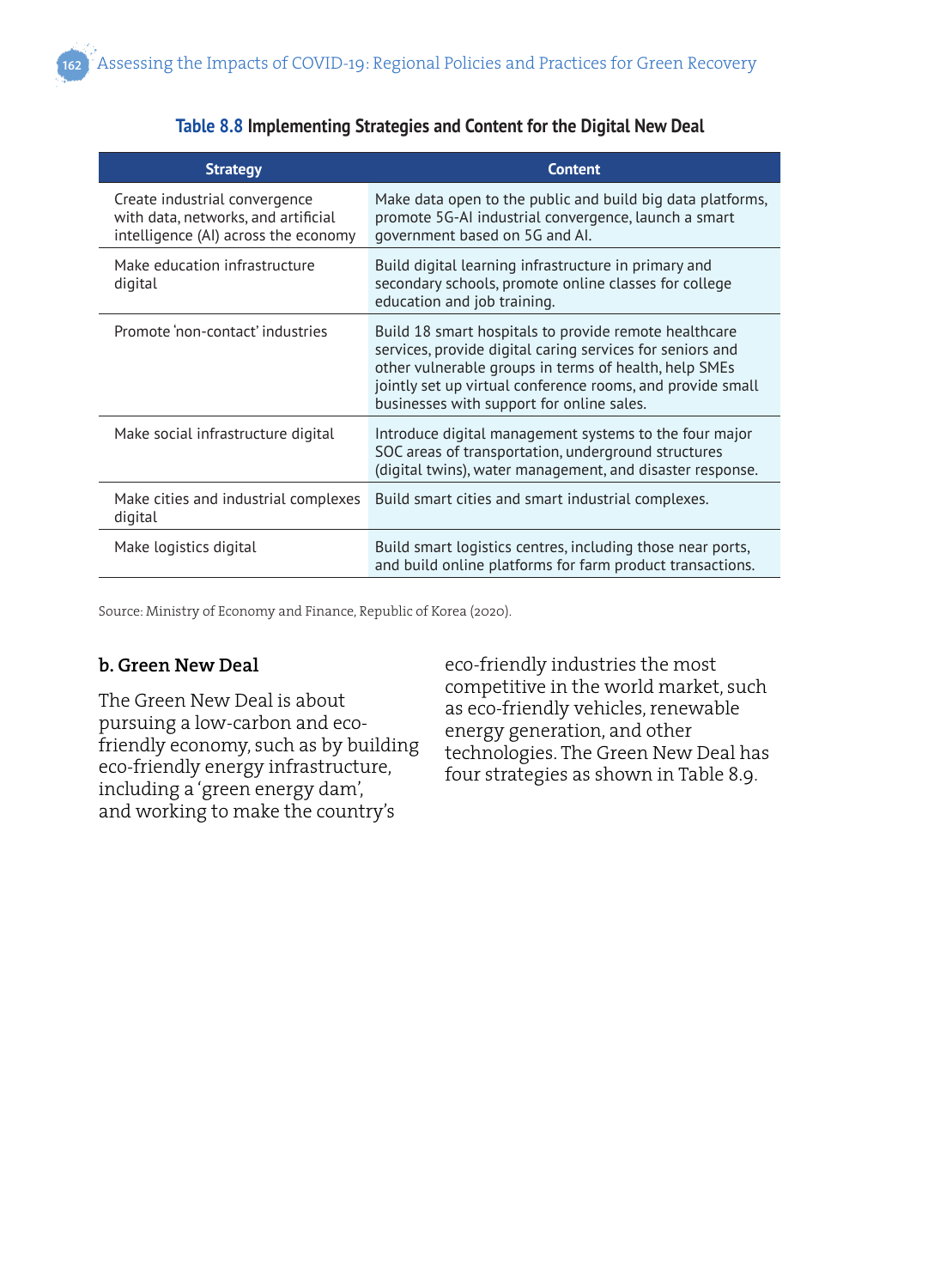| <b>Strategy</b>                                                       | <b>Content</b>                                                                                                                                                                                                                                                                                                                                                                                                                          |
|-----------------------------------------------------------------------|-----------------------------------------------------------------------------------------------------------------------------------------------------------------------------------------------------------------------------------------------------------------------------------------------------------------------------------------------------------------------------------------------------------------------------------------|
| Pursue eco-friendly infrastructure and<br>renewable energy production | Work to achieve the 2030 greenhouse gas emission<br>reduction target and RE30203.*                                                                                                                                                                                                                                                                                                                                                      |
| Green transition of infrastructure                                    | Remodel public buildings and schools.                                                                                                                                                                                                                                                                                                                                                                                                   |
| Promote low-carbon and decentralised<br>energy                        | Build smart grids and promote distributed energy<br>production and eco-friendly vehicles.                                                                                                                                                                                                                                                                                                                                               |
| Promote innovation in green industries                                | Provide technology development support for en-<br>vironment and energy SMEs, build a green indus-<br>trial cluster to help with technology development,<br>testing, production and marketing, and create about<br>W215 billion worth of public-private joint funds to<br>grow green businesses, as well as make W1.9 trillion<br>worth of loans available for businesses investing in<br>environmental protection tools and facilities. |

#### **Table 8.9 Implementing Strategies and Content for the Digital New Deal**

\* Initiative to reach 20% renewable energy production by 2030. Source: Ministry of Economy and Finance, Republic of Korea (2020).

#### **c. Stronger safety nets**

Stronger safety nets are about reducing income inequality amongst workers, expanding social securities and job

securities, and improving education and vocational training programs for a successful digital and green transition. Stronger safety nets have two strategies, as shown in Table 8.10.

| <b>Strategy</b>                                                       | <b>Content</b>                                                                                                                                                                                                                 |
|-----------------------------------------------------------------------|--------------------------------------------------------------------------------------------------------------------------------------------------------------------------------------------------------------------------------|
| Pursue eco-friendly infrastructure and<br>renewable energy production | Invest in employment security and social security<br>programmes to expand coverage.                                                                                                                                            |
| Green transition of infrastructure                                    | Increase investment in digital and green workforce<br>training programmes, improve vocational training<br>programmes to adequately equip trainees with<br>skills for the future, and expand internet excess in<br>rural areas. |

#### **Table 8.10 Implementing Strategies and Content for the Digital New Deal**

Source: Ministry of Economy and Finance, Republic of Korea (2020).

# **2) Ten major projects**

The government has chosen 10 major projects out of a total of 28 projects (12 for the Digital New Deal, 8 for the Green New Deal, and 8 for social safety nets) through close cooperation with the Office of the President and the private sector. The 10 tasks have been selected as those that will likely create new markets and more jobs and have

a larger impact on the real economy (see Table 8.11). The Digital New Deal consists of three projects: a data dam, AI government, and smart healthcare infrastructure. Digital-green industrial convergence has four projects (green and smart schools, digital twins, digital SOC, and smart and green industrial complexes), and the Green New Deal has three projects (green remodelling, green energy, and eco-friendly vehicles).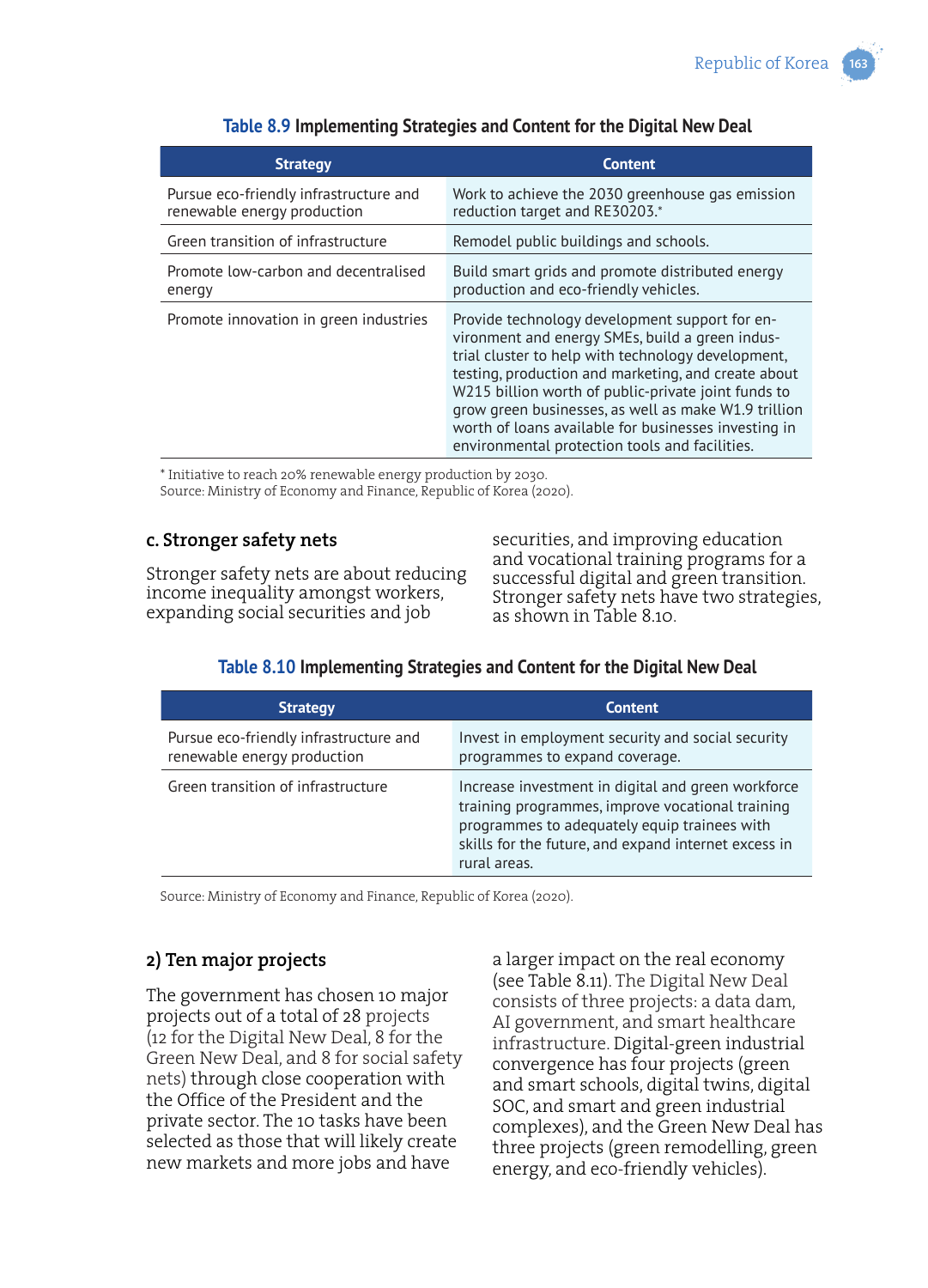| Digital New Deal                     | - Data dam                             |  |  |
|--------------------------------------|----------------------------------------|--|--|
|                                      | - Al government                        |  |  |
|                                      | - Smart healthcare infrastructure      |  |  |
| Digital-green industrial convergence | - Green and smart schools              |  |  |
|                                      | - Digital twins                        |  |  |
|                                      | - Digital SOC                          |  |  |
|                                      | - Smart and green industrial complexes |  |  |
| Green New Deal                       | - Green remodelling                    |  |  |
|                                      | - Green energy                         |  |  |
|                                      | - Eco-friendly vehicles                |  |  |

#### **Table 8.11 Ten Major Projects of the Korean New Deal**

Source: Ministry of Economy and Finance, Republic of Korea (2020).

# **3) Investment plans and major**

#### **projects**

Table 8.12 presents the investment plan for the 10 major projects. As shown in Table 8.12, by 2022, a total of W43.4 trillion (W29.5trillion from fiscal investment) will be spent on the 10 projects, and 516,000 jobs are expected to be created. By 2025, a total of W100.9 trillion (accumulative, W68.7 trillion from fiscal investment) will be spent and 1,111,000 jobs are expected to be created.

#### **Table 8.11 Ten Major Projects of the Korean New Deal**

| <b>Digital New Deal</b><br>(3 projects)                     | <b>Total investment</b><br>(fiscal investment)<br>trillion W |               | <b>Jobs created</b><br>(thousand) |
|-------------------------------------------------------------|--------------------------------------------------------------|---------------|-----------------------------------|
|                                                             | $2020 - 2022$                                                | $2020 - 2025$ | $2020 - 2025$                     |
| Data dam                                                    | 8.5(7.1)                                                     | 18.1 (15.5)   | 389                               |
| Al government                                               | 2.5(2.5)                                                     | 9.7(9.7)      | 91                                |
| Smart healthcare                                            | 0.1(0.1)                                                     | 0.2(0.1)      | 2                                 |
| <b>Digital-Green Industrial</b><br>Convergence (4 projects) | <b>Total investment</b><br>(fiscal investment)<br>trillion W |               | <b>Jobs created</b><br>(thousand) |
|                                                             | $2020 - 2022$                                                | $2020 - 2025$ | $2020 - 2025$                     |
| Green and smart schools                                     | 5.3(1.1)                                                     | 15.3 (3.4)    | 124                               |
| Digital twins                                               | 0.5(0.5)                                                     | 1.8(1.5)      | 16                                |
| Make SOC digital                                            | 8.2(5.5)                                                     | 14.8 (10.0)   | 143                               |
| Smart and green industrial<br>complexes                     | 2.1(1.6)                                                     | 4.0(3.2)      | 33                                |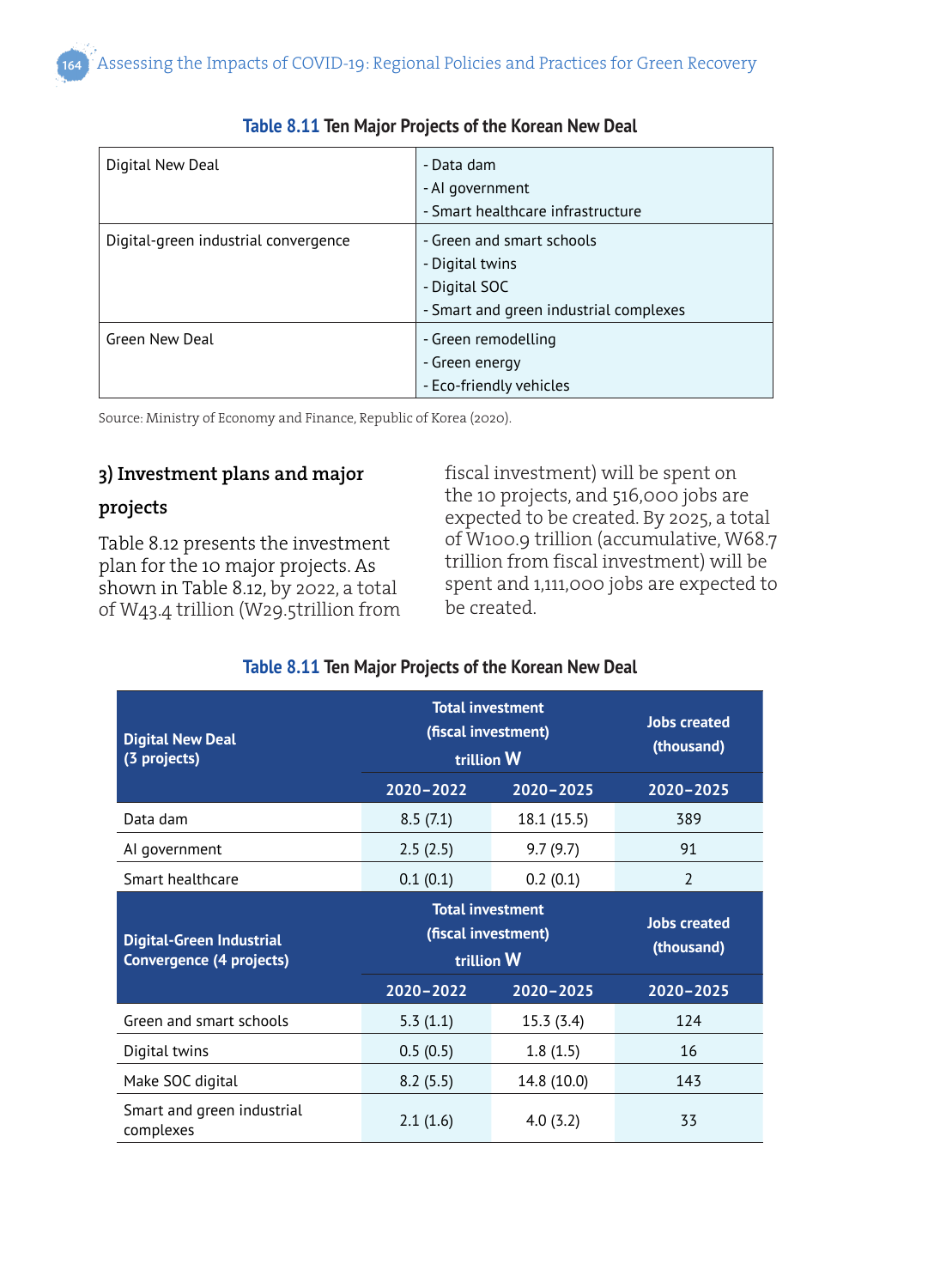| <b>Green New Deal</b><br>(3 projects) | <b>Total investment</b><br>(fiscal investment)<br>trillion W |               | <b>Jobs created</b><br>(thousand) |
|---------------------------------------|--------------------------------------------------------------|---------------|-----------------------------------|
|                                       | 2020-2022                                                    | $2020 - 2025$ | $2020 - 2025$                     |
| Green remodelling                     | 3.1(1.8)                                                     | 5.4(3.0)      | 124                               |
| Green energy production               | 4.5(3.7)                                                     | 11.3 (9.2)    | 38                                |
| Eco-friendly vehicles                 | 8.6(5.6)                                                     | 20.3 (13.1)   | 151                               |
| Total<br>(10 projects)                | 43.4 (29.5)                                                  | 100.9 (68.7)  | 1,110                             |

Source: Ministry of Economy and Finance, Republic of Korea (2020).

Specifically, first, for the data dam, the government will invest a total of W8.5 trillion (W7.1 trillion from fiscal investment) by 2022 and 207,000 jobs are expected to be created. By 2025, a total of W18.1 trillion (W15.5 trillion from fiscal investment) will be invested and 389,000 jobs will be created. Second, for the AI government, the government will invest W2.5 trillion by 2022, with as many as 23,000 jobs expected to be created, and W9.7 trillion by 2025, with 91,000 jobs expected to be created. Third, for smart healthcare, a total of W0.1 trillion (W0.1 trillion from fiscal investment) will be invested by 2022, creating 1,000 jobs, and by 2025, a total of W0.2 trillion (W0.1 trillion from fiscal investment) will be invested, creating 2,000 jobs. Fourthly, for green and smart schools, a total of W5.3 trillion (W1.1 trillion from fiscal investment) will be invested by 2022, creating 42,000 jobs, and by 2025 a total of W15.3 trillion (W3.4 trillion from fiscal investment) will be invested, creating 124,000 jobs. Fifth, for digital twins, the government will invest W0.5 trillion by 2022 and 5,000 jobs are expected to be created, and a total of W1.8 trillion (W1.5 trillion from fiscal investment) will be invested by 2025, creating

16,000 jobs. Sixth, for the digital SOC, a total of W8.2 trillion (W5.5 trillion from fiscal investment) will be invested by 2022, creating 73,000 jobs, and by 2025 a total of W14.8 trillion (W10.0 trillion from fiscal investment) will be invested, creating 143,000 jobs. Seventh, for smart and green industrial complexes, a total of W2.1 trillion (W1.6 trillion from fiscal investment) will be invested, creating 17,000 jobs, and by 2025, a total of W4.0 trillion (W3.2 trillion from fiscal investment) will be invested, creating 33,000 jobs. Eighth, for green remodelling, a total of W3.1 trillion will be invested (W1.8 trillion from fiscal investment) by 2022, creating 78,000 jobs, and by 2025 a total of W5.4 trillion (W3.0 trillion from fiscal investment) will be invested, creating 124,000 jobs. Ninth, for green energy, a total of W4.5 trillion (W3.7 trillion from fiscal investment) will be invested by 2022, creating 16,000 jobs, and by 2025, a total of W11.3 trillion (W9.2 trillion from fiscal investment) will be invested, creating 38,000 jobs. Tenth, for ecofriendly mobility of the future, a total of W8.6 trillion (W5.6 trillion from fiscal investment) will be invested by 2022, creating 52,000 jobs, and by 2025, a total of W20.3 trillion (W13.1 trillion from fiscal investment) will be invested, creating 151,000 jobs.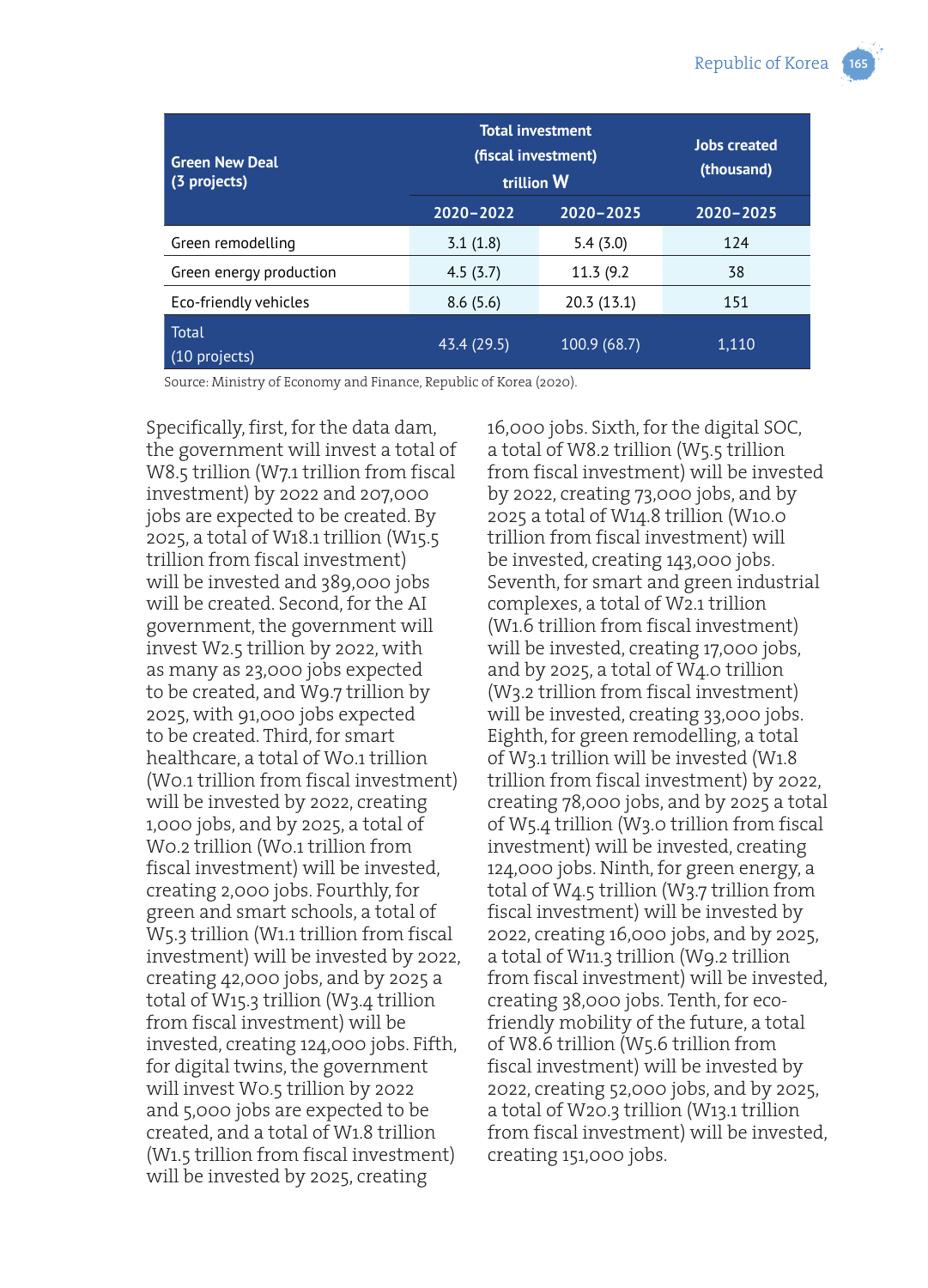# **4) Expected outcomes**

The goal of the Korean government is to build a smart country, a green country, and a safe country with these investments.

First, the government expects that smart industries, a smart government, and smart cities will be built through the investments for a smart country. Specifically, for smart industries, a total of W43 trillion worth of data markets are expected to be created, and 18 smart hospitals will be in service with up to 40% of work done remotely. For the smart government, 80% of public services will become digital, and the government will use cloud computing by 100%. And for smart cities, there will be highprecision road maps for most of the roads across the country, and 108 smart city management platforms will be set up.

Second, the government expects that the three targets of protecting environment, introducing low-carbon green energy, and developing green industries will be achieved through investments for a green country. Specifically, for a clean environment, as many as 225,000 public rental houses will be remodelled to be energy-efficient and eco-friendly houses, whilst 25 cities will be transformed to become smart and eco-friendly ones, and 723 hectares of urban forests will be set up to reduce fine dusts. To 'use low-carbon green energy', there will be 1,130,000 electric cars and 200,000 hydrogen fuel cell cars running across the country, renewable energy production capacities will reach 42.7 gigawatts, and 5,000,000 households will get electricity through smart grids. For

green industries, about 1,750 factories will be transformed into clean factories, fine dust reduction systems will be installed in 13,182 small manufacturers, and 10 smart energy platforms will be built.

Third, the government expects that an income guarantee, human resources, and digital inclusion will be achieved through the investments for a safe country. Specifically, for the income guarantee, about 21 million workers will be covered by 'employment insurance' programmes, and 1.13 million households will be made eligible for social security benefits. For human resources, there will be 100,000 high-tech workers available for the artificial intelligence and software sectors and 20,000 hightech workers for green industrial convergence. For digital inclusion, internet access will be made available to all rural areas of the country, and 70% of people aged over 70 will be able to enjoy mobile internet access.

# **6. Policy Recommendations**

From the experiences of Korea explained above, the following policy recommendations can be made. First, the role of digital technology is critical. Greenness and sustainability is a huge trend in the world society, and one way for 'building back better' after the COVID-19 pandemic is to pursue the green economy and sustainable development. Another mega trend in the world is digital transformation. These two trends can affect each other. In the process of greening industries and organisations, digital technologies can be effectively used.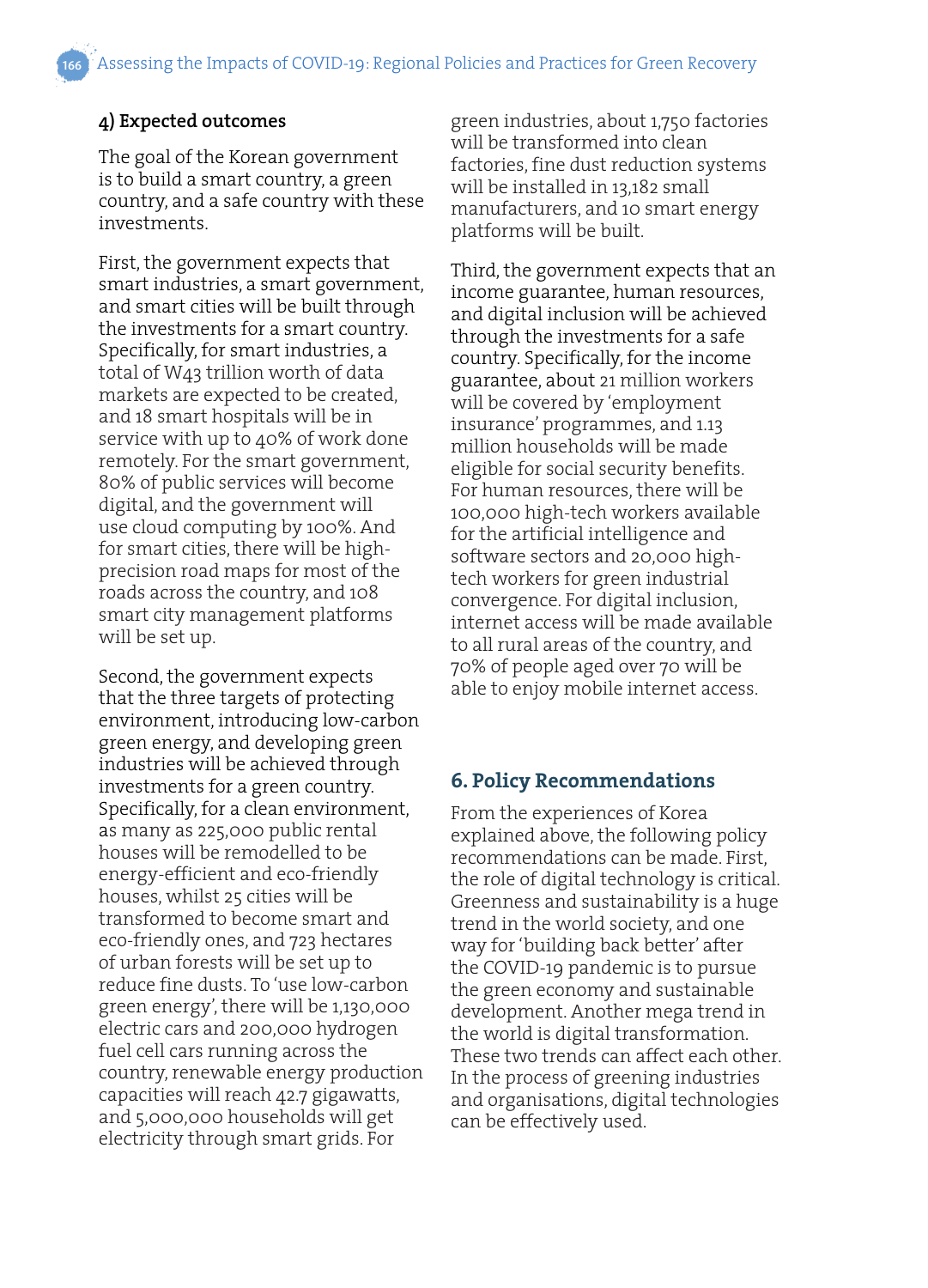Second, the clear and consistent policy of governments is necessary. For the success of any social change, the vision of the leader should be offered effectively. In Korea, different presidents have tended to present different visions and policies. Under President Lee from 2008 to 2012, green growth policy was stressed as a vision of the Korean economy, but the next President Park did not pay attention to green policy. The current President Moon declared the Green New Deal again. There is a possibility that the next president, whose term will begin in 2022, may change the national policy again.

Third, policies and programmes for a low-carbon economy should be localised. The European Union seems to be the most advanced in green movements, and most developing countries tend to imitate the programmes created in developed countries. This attitude

can give a signal effect to the outside stakeholders, but real transformation may not be expected. ASEAN countries have different environments for politics and the economy from the European Union and the United States. The green policies and programmes created in the European Union or the United States cannot be applied directly to ASEAN.

Fourth, regional or international cooperation is helpful for greening ASEAN economies. One possible form of cooperation is technology transfer amongst countries. Various technologies are necessary for the development of green industries and green organisations, and these technologies should be imported from advanced economies. Investments from global corporations can provide technology and capital that can be used as inputs for the development of green economies in ASEAN. Technology transfer can also be made in the public sector.